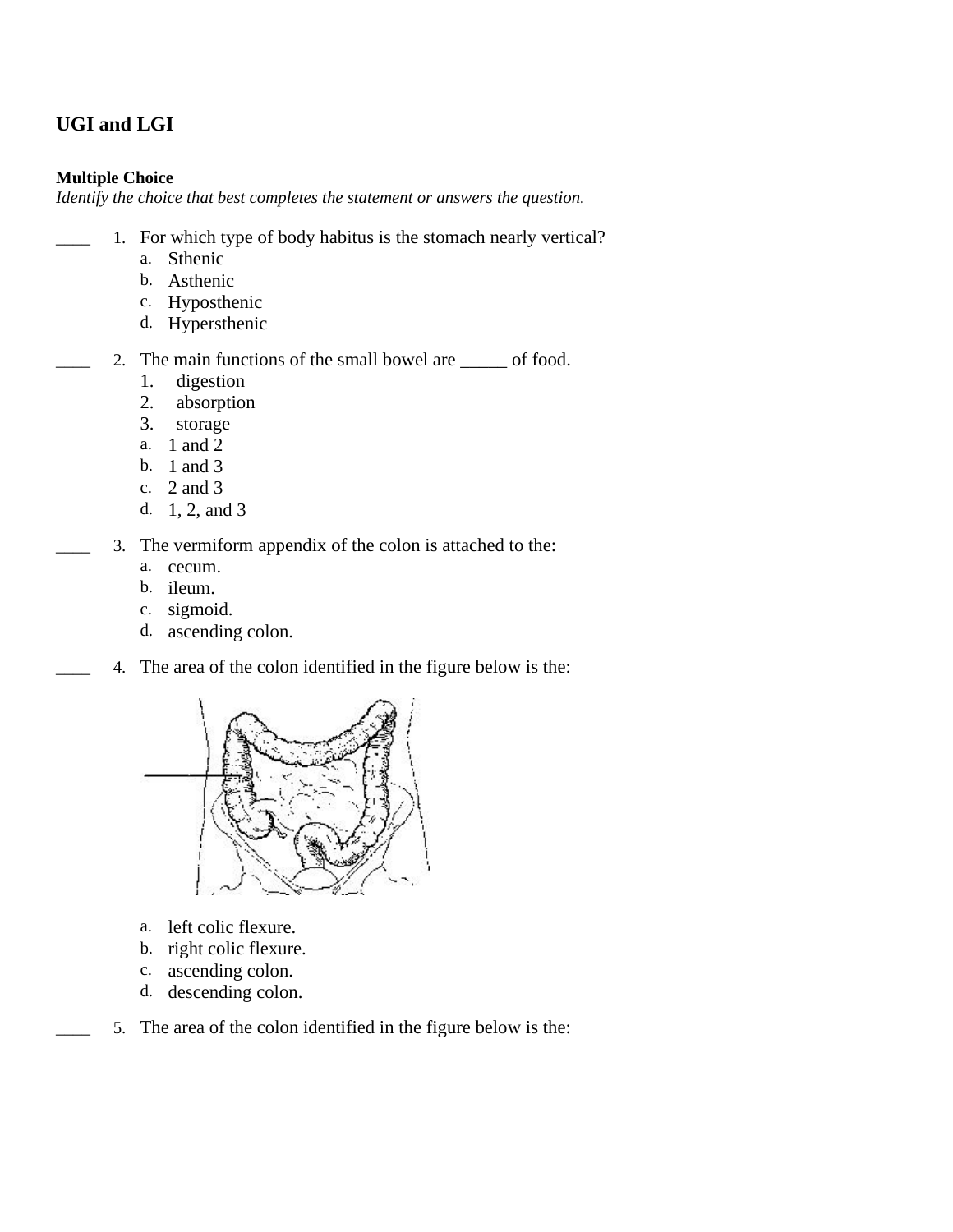

- a. cecum.
- b. ileum.
- c. sigmoid.
- d. rectum.





- a. cecum.
- b. ileum.
- c. rectum.
- d. sigmoid.
- \_\_\_\_ 7. The contraction waves by which the digestive tube moves its contents toward the rectum are called:
	- a. respiration.
	- b. peristalsis.
	- c. mastication.
	- d. deglutition.
	- 8. The patient "prep" for a morning stomach examination is food and fluid are withheld:
		- a. after midnight.
		- b. after the evening meal.
		- c. for 12 hours.
		- d. for 24 hours.
	- \_\_\_\_ 9. Food and fluid should be withheld for how many hours before a stomach examination?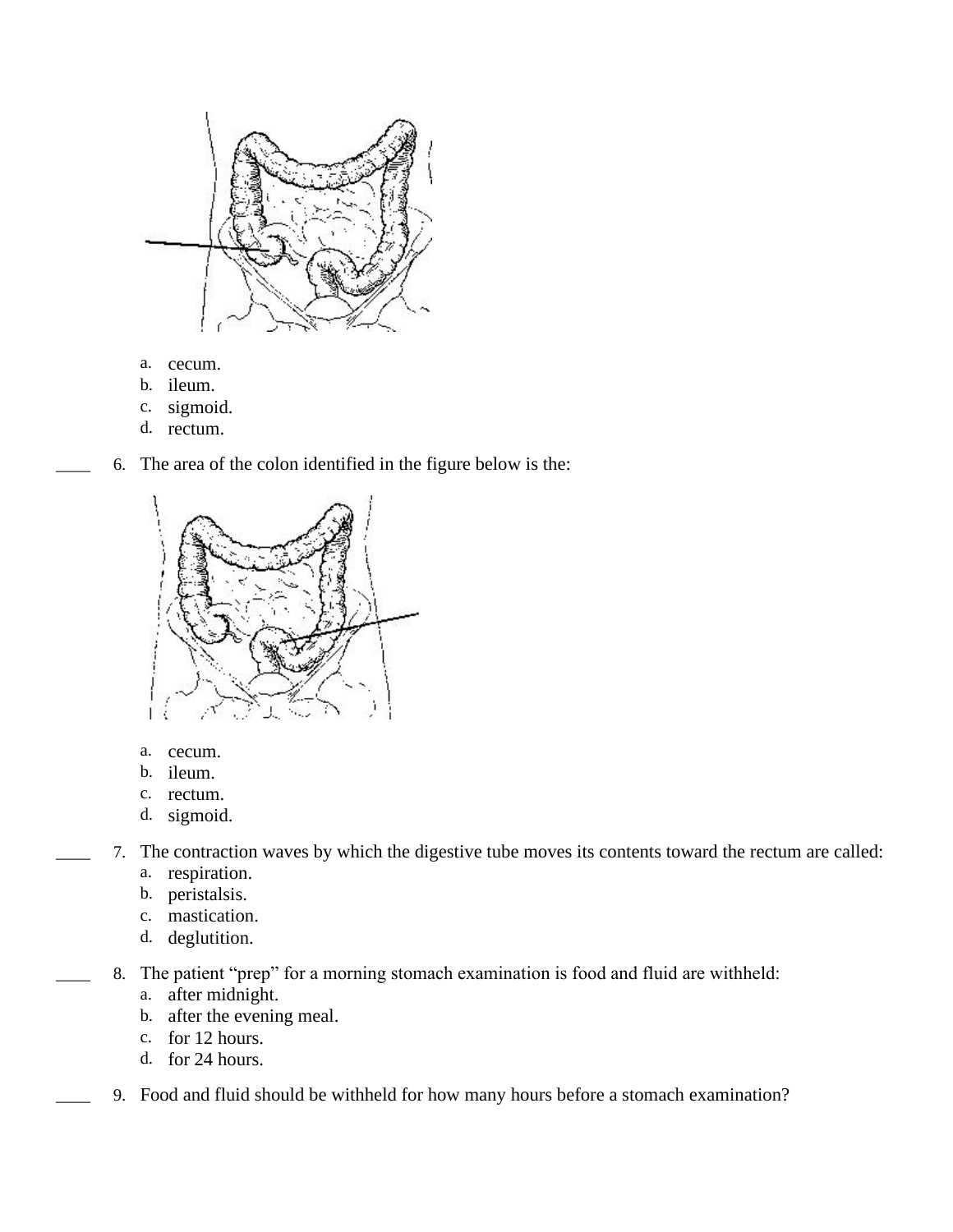- a. 2
- b. 4
- c. 8
- d. 12

10. The routinely used methods of examining the stomach include contrast.

- 1. no
- 2. single
- 3. double
- a. 1 and 2
- b. 1 and 3
- c. 2 and 3
- d. 1, 2, and 3
- \_\_\_\_ 11. Which of the following are advantages of using the double-contrast technique for examination of the stomach?
	- 1. Fewer images are required.
	- 2. Small lesions are not obscured.
	- 3. The mucosal lining of the stomach can be more clearly visualized.
	- a. 1 and 2
	- b. 1 and 3
	- c. 2 and 3
	- d. 1, 2, and 3
- 12. Which drug may be given to the patient before a double-contrast examination of the stomach to relax the gastrointestinal tract?
	- a. Heparin
	- b. Glucagon
	- c. Demerol
	- d. Oral chlorhydrate
- \_\_\_\_ 13. At which level is the IR centered for a PA projection of the stomach and duodenum?
	- a. T12/L1
	- b. L1/L2
	- c. L2/L3
	- d. Iliac crests
- \_\_\_\_ 14. Which of the following are *essential* oblique projections of the stomach and duodenum?
	- 1. AP projection, LPO
	- 2. PA projection, RAO
	- 3. PA projection, LAO
	- a. 1 and 2
	- b. 1 and 3
	- c. 2 and 3
	- d. 1, 2, and 3
	- \_\_\_\_ 15. How much is the body rotated for the PA oblique projection of the stomach and duodenum? a. 40 degrees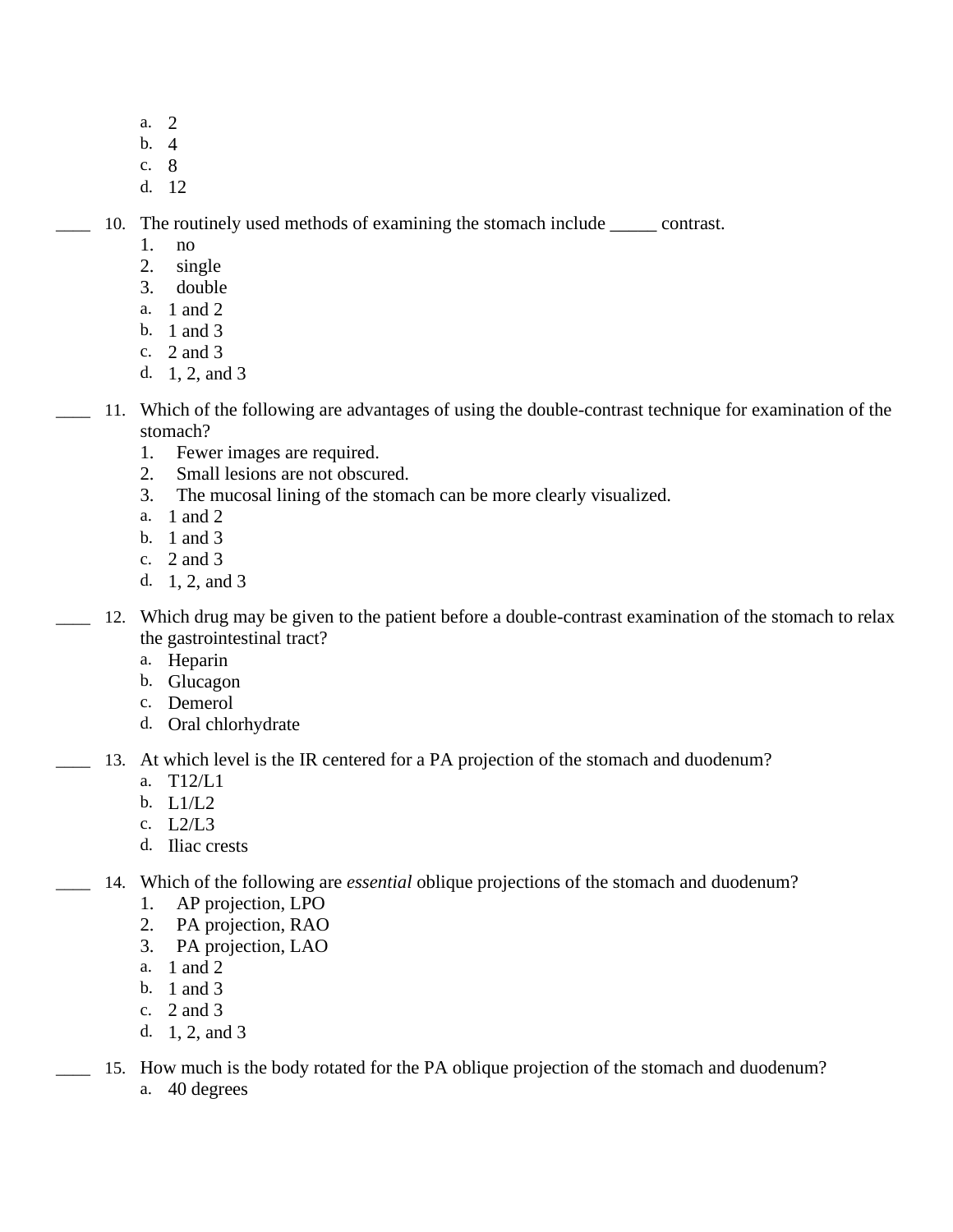- b. 45 degrees
- c. 60 degrees
- d. 40 to 70 degrees
- \_\_\_\_ 16. The degree of body rotation for the PA oblique projection of the stomach will depend on the body habitus. The *greatest* degree of rotation would be used for which body habitus?
	- a. Sthenic
	- b. Asthenic
	- c. Hypersthenic
	- d. Hyposthenic
- 17. Which of the following will demonstrate the duodenal bulb and loop in profile?
	- a. PA
	- b. PA oblique, RAO
	- c. AP oblique, LPO
	- d. AP oblique, RPO
- 18. For which projection of the stomach would a positioning sponge be used?
	- a. PA
	- b. PA oblique
	- c. AP oblique
	- d. Lateral
- 19. At which level is the IR centered for an AP or PA oblique stomach and duodenum?
	- a. L1/L2
	- b. L2/L3
	- c. L3/L4
	- d. Iliac crests
	- \_\_\_\_ 20. What is the average degree of body rotation for an AP oblique projection of the stomach and duodenum?
		- a. 45 degrees
		- b. 50 degrees
		- c. 55 degrees
		- d. 60 degrees
- 21. Which of the following projections will best demonstrate the fundus of the stomach?
	- a. PA
	- b. AP oblique, LPO
	- c. PA oblique, LAO
	- d. PA oblique, RAO
- \_\_\_\_ 22. Which of the following planes is positioned to the center of the grid for the lateral projection of the stomach and duodenum?
	- a. Midcoronal plane
	- b. A coronal plane passing 2 inches posterior to the median coronal plane
	- c. A coronal plane passing 2 inches anterior to the median coronal plane
	- d. A plane passing midway between the midcoronal plane and the anterior surface of the abdomen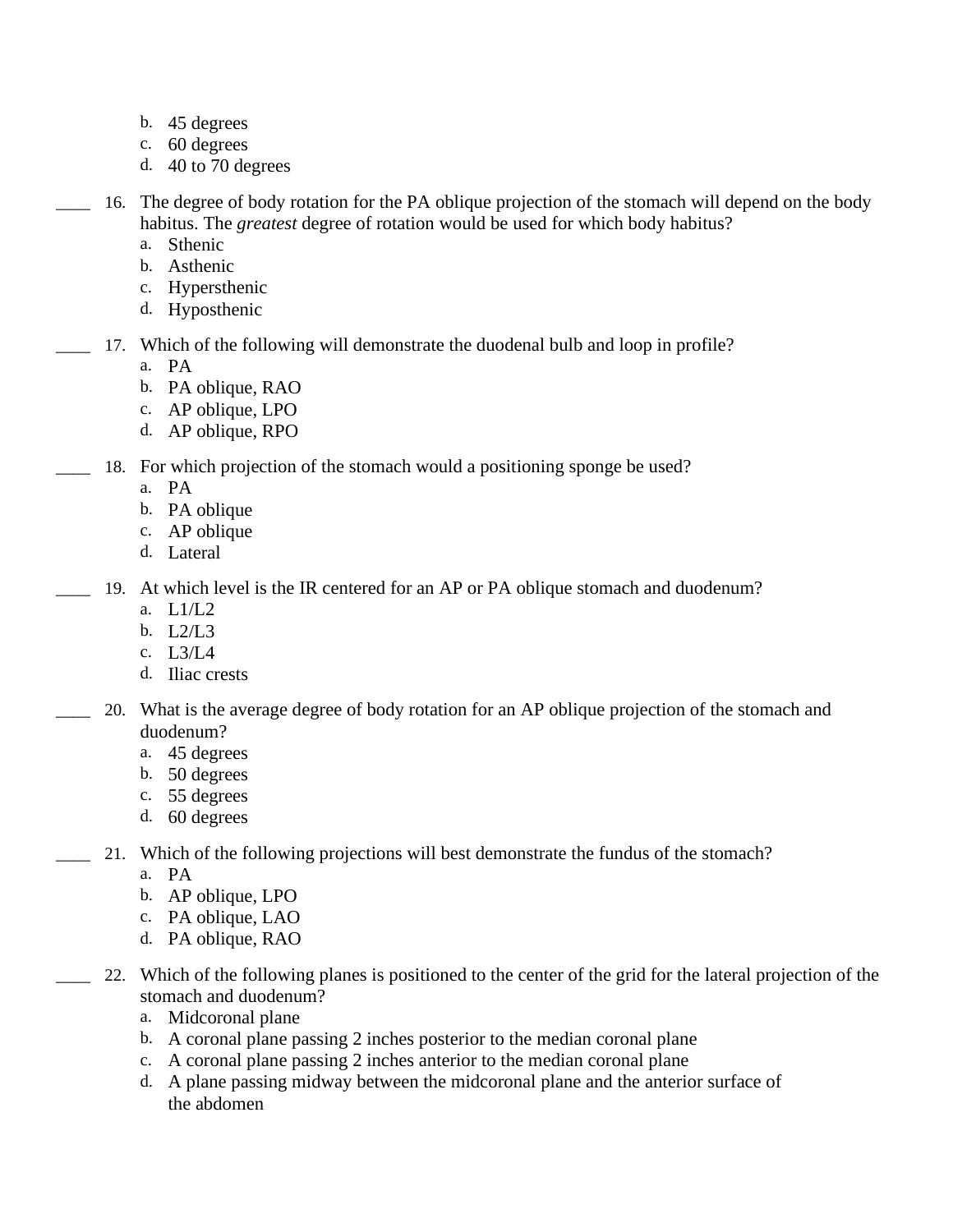- 23. Which projection of the stomach would best demonstrate a diaphragmatic herniation?
	- a. PA
	- b. AP
	- c. AP, Trendelenburg's position
	- d. AP, R lateral decubitus
- 24. Which methods are used to administer barium for a radiographic examination of the small intestine?
	- 1. By mouth
	- 2. Reflex filling
	- 3. Enteroclysis
	- a. 1 and 2
	- b. 1 and 3
	- c. 2 and 3
	- d. 1, 2, and 3
- \_\_\_\_ 25. Which of the following are *essential* projections for examination of the small intestine?
	- 1. AP
	- 2. PA
	- 3. Lateral
	- a. 1 and 2
	- b. 1 and 3
	- c. 2 and 3
	- d. 1, 2, and 3

26. Where is the IR centered for delayed images of the small intestine?

- a. Level of the iliac crests
- b. 1 inch above the iliac crests
- c. 2 inches above the iliac crests
- d. At the costal margin/L3
- 27. Which of the following examinations requires the use of time markers on the images?
	- 1. Stomach
	- 2. Small intestine
	- 3. Large intestine
	- a. 1 only
	- b. 2 only
	- c. 3 only
	- d. 1, 2, and 3
	- 28. Preparation of the intestinal tract for examination of the colon includes:
		- 1. laxatives.
		- 2. dietary restrictions.
		- 3. cleansing enemas.
		- a. 1 and 2
		- b. 1 and 3
		- c. 2 and 3
		- d. 1, 2, and 3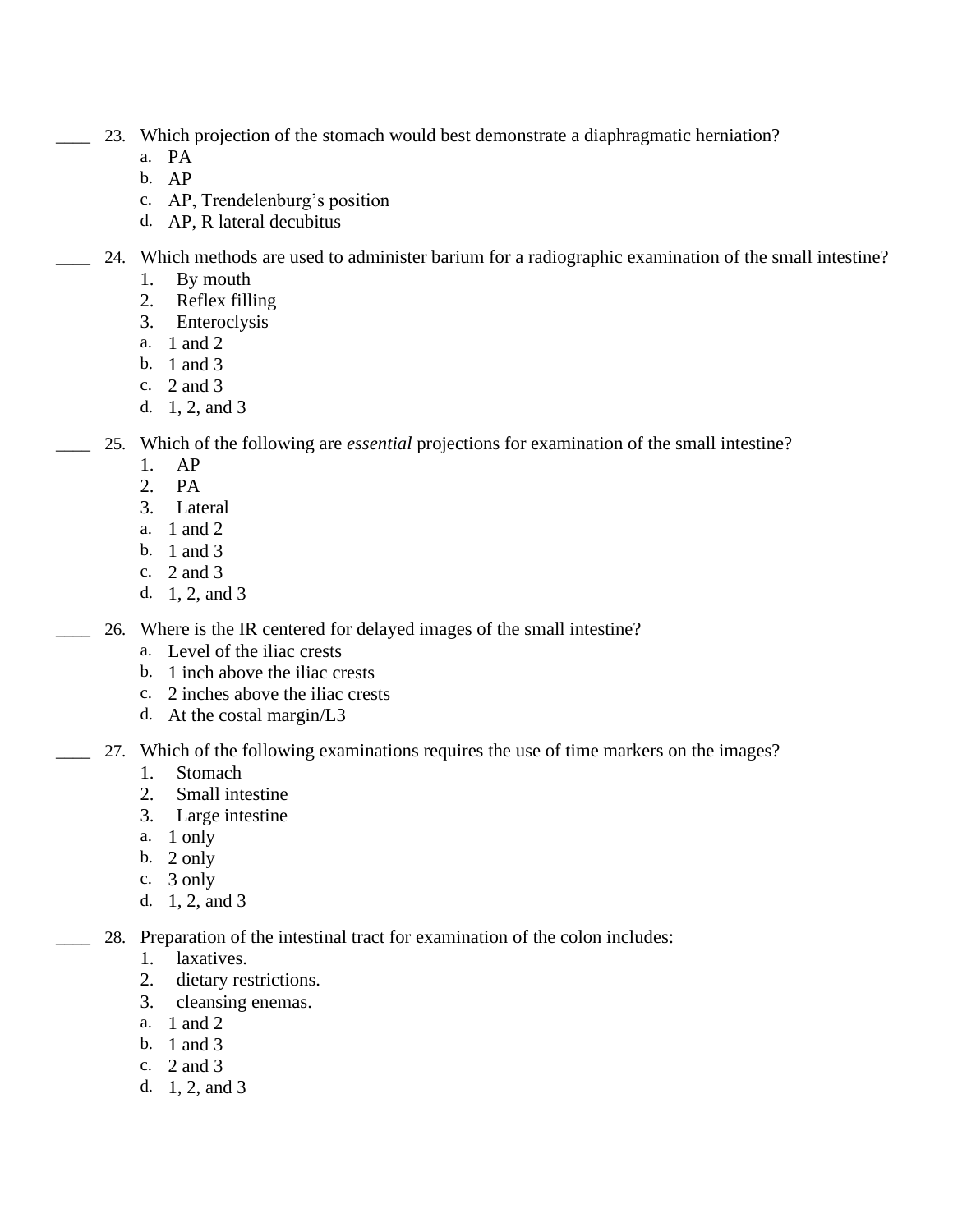- \_\_\_\_ 29. Which of the following radiographs are taken during a single-contrast barium enema?
	- 1. "Spot" images
	- 2. "Filled" colon images
	- 3. Postevacuation images
	- a. 1 and 2
	- b. 1 and 3
	- c. 2 and 3
	- d. 1, 2, and 3
- \_\_\_\_ 30. What is the central-ray angulation for the PA axial projection of the large intestine?
	- a. 10 to 20 degrees cephalad
	- b. 30 to 40 degrees cephalad
	- c. 10 to 20 degrees caudad
	- d. 30 to 40 degrees caudad
- 31. The degree of body rotation for the PA oblique projection (RAO or LAO) of the large intestine is \_\_\_\_\_ degrees.
	- a. 20
	- b. 30
	- c. 20 to 30
	- d. 35 to 45
- 32. Which projection of the colon best demonstrates the right colic flexure?
	- a. PA oblique, RAO
	- b. PA oblique, LAO
	- c. PA axial
	- d. AP axial
- 33. Which plane is centered to the grid for a lateral projection of the large intestine?
	- a. Midsagittal plane
	- b. Midcoronal plane
	- c. A longitudinal plane 2 inches anterior to the median coronal plane
	- d. A longitudinal plane 2 inches posterior to the median coronal plane
	- \_\_\_\_ 34. The large intestine is made up of a series of pouches called the:
		- a. cecum.
			- b. rugae.
			- c. haustra.
			- d. taeniae coli.
- 35. The entire colon is best demonstrated in which projection?
	- a. PA or AP
	- b. PA axial
	- c. PA oblique
	- d. Lateral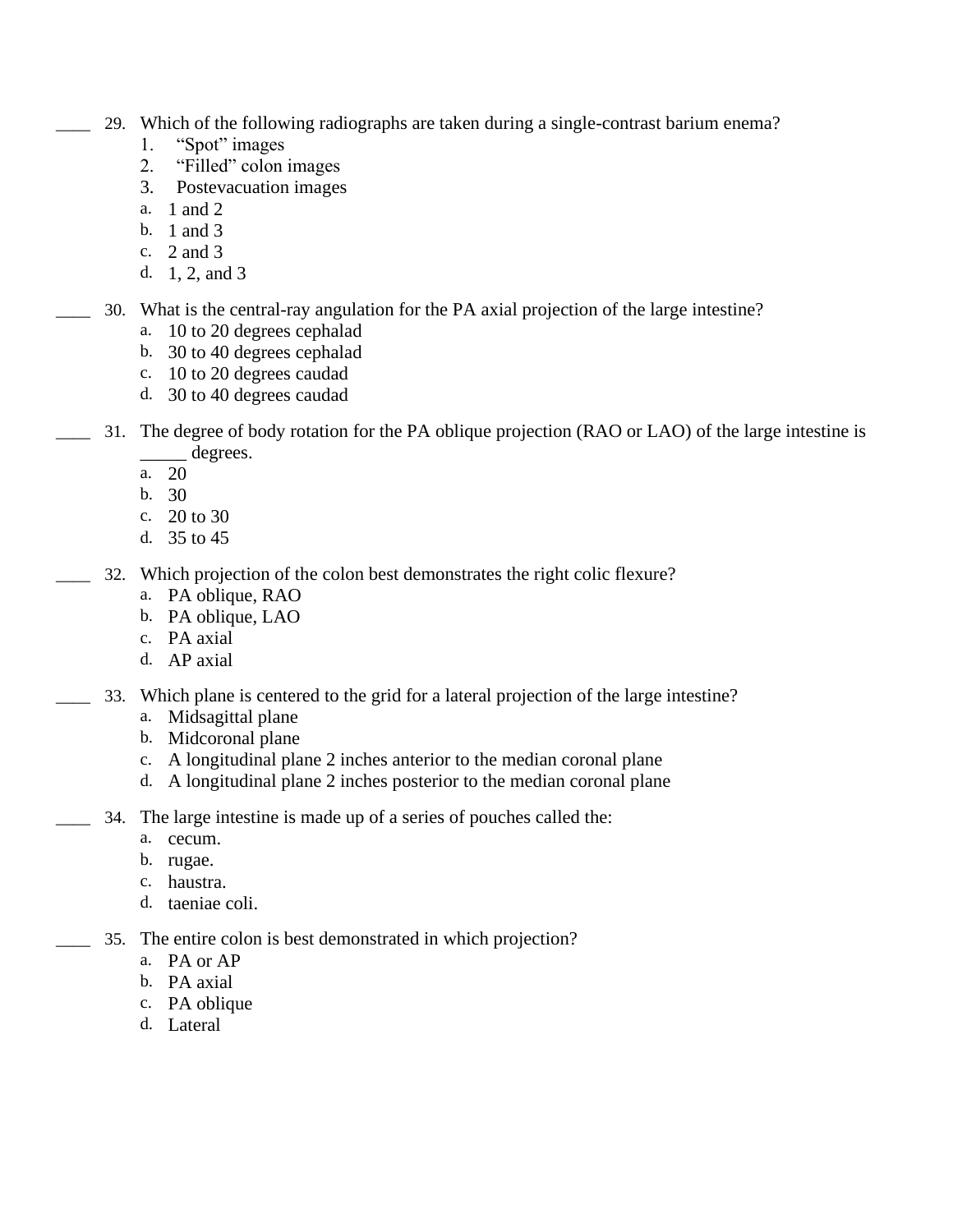## **UGI and LGI Answer Section**

## **MULTIPLE CHOICE**

1. ANS: B PTS: 1 OBJ: Category: Anatomy 2. ANS: A PTS: 1 OBJ: Category: Anatomy 3. ANS: A PTS: 1 REF: Volume 2, Page 102 TOP: Exam: None 4. ANS: C PTS: 1 REF: Volume 2, Page 102 TOP: Exam: None 5. ANS: A PTS: 1 REF: Volume 2, Page 102 TOP: Exam: None 6. ANS: D PTS: 1 REF: Volume 2, Page 102 TOP: Exam: None 7. ANS: B PTS: 1 REF: Volume 2, Page 110 TOP: Exam: None 8. ANS: A PTS: 1 REF: Volume 2, Page 115 TOP: Exam: None 9. ANS: C PTS: 1 REF: Volume 2, Page 120 TOP: Exam: None 10. ANS: C PTS: 1 REF: Volume 2, Page 121 TOP: Exam: 1 11. ANS: C PTS: 1 OBJ: Category: Positioning 12. ANS: B PTS: 1 OBJ: Category: Positioning 13. ANS: B PTS: 1 REF: Volume 2, Page 124 TOP: Exam: 1 14. ANS: A PTS: 1 REF: Volume 2, Page 96 TOP: Exam: 1 15. ANS: D PTS: 1 OBJ: Category: Positioning 16. ANS: C PTS: 1 OBJ: Category: Positioning 17. ANS: B PTS: 1 DIF: Level: Medium

|                               | DIF: Level: Hard<br>TOP: Exam: None            |      | REF: Volume 2, Page 99                   |  |
|-------------------------------|------------------------------------------------|------|------------------------------------------|--|
|                               |                                                |      | DIF: Level: Hard REF: Volume 2, Page 101 |  |
|                               | TOP: Exam: 2                                   |      |                                          |  |
|                               | DIF: Level: Medium                             |      |                                          |  |
|                               | OBJ: Category: Anatomy                         |      |                                          |  |
| DIF: Level: Medium            |                                                |      |                                          |  |
|                               | <b>OBJ:</b> Category: Anatomy                  |      |                                          |  |
|                               |                                                |      |                                          |  |
| DIF:                          | Level: Medium<br><b>OBJ:</b> Category: Anatomy |      |                                          |  |
|                               |                                                |      |                                          |  |
|                               | DIF: Level: Medium                             |      |                                          |  |
| <b>OBJ:</b> Category: Anatomy |                                                |      |                                          |  |
|                               | DIF: Level: Medium                             |      |                                          |  |
|                               | <b>OBJ:</b> Category: Anatomy                  |      |                                          |  |
|                               |                                                |      |                                          |  |
|                               | DIF: Level: Medium                             |      |                                          |  |
| OBJ: Category: Positioning    |                                                |      |                                          |  |
|                               | DIF: Level: Medium                             |      |                                          |  |
|                               | OBJ: Category: Positioning                     |      |                                          |  |
|                               |                                                |      |                                          |  |
|                               | DIF: Level: Medium                             |      |                                          |  |
|                               | OBJ: Category: Positioning                     |      |                                          |  |
|                               |                                                |      | DIF: Level: Hard REF: Volume 2, Page 122 |  |
|                               | TOP: Exam: 2                                   |      |                                          |  |
|                               |                                                |      | DIF: Level: Hard REF: Volume 2, Page 122 |  |
|                               | TOP: Exam: None                                |      |                                          |  |
|                               | DIF: Level: Medium                             |      |                                          |  |
| OBJ: Category: Positioning    |                                                |      |                                          |  |
| DIF: Level: Medium            |                                                |      |                                          |  |
|                               | OBJ: Category: Positioning                     |      |                                          |  |
|                               |                                                |      |                                          |  |
|                               | DIF: Level: Hard<br>TOP: Exam: None            | REF: | Volume 2, Page 128                       |  |
|                               | DIF: Level: Hard                               |      | REF: Volume 2, Page 128                  |  |
|                               | TOP: Exam: 2                                   |      |                                          |  |
|                               |                                                |      |                                          |  |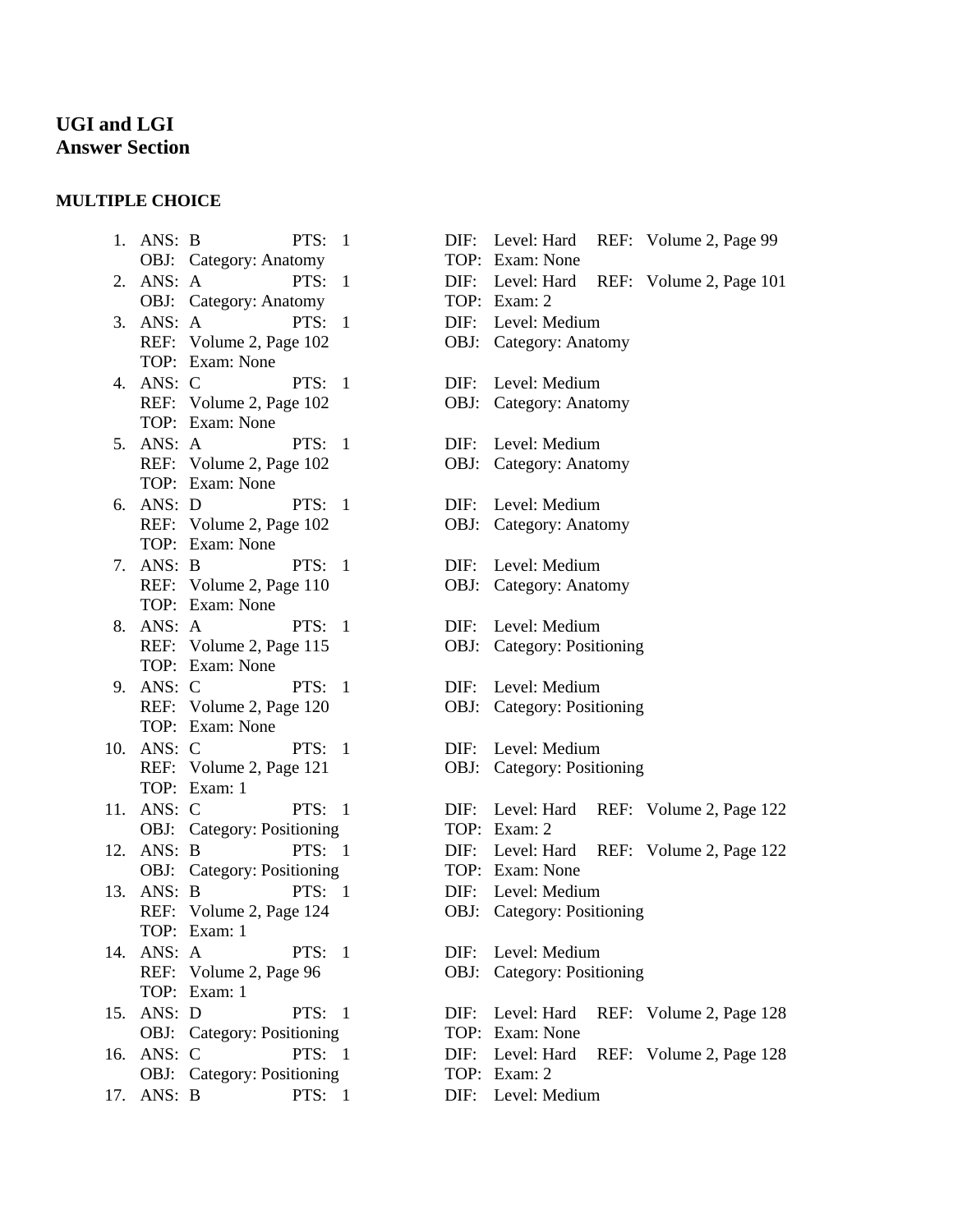REF: Volume 2, Page 129 OBJ: Category: Positioning TOP: Exam: 1 18. ANS: C PTS: 1 DIF: Level: Medium REF: Volume 2, Page 130 OBJ: Category: Positioning TOP: Exam: 1 19. ANS: A PTS: 1 DIF: Level: Medium REF: Volume 2, Page 130 OBJ: Category: Positioning TOP: Exam: None 20. ANS: A PTS: 1 DIF: Level: Medium REF: Volume 2, Page 130 OBJ: Category: Positioning TOP: Exam: None 21. ANS: B PTS: 1 DIF: Level: Medium REF: Volume 2, Page 131 OBJ: Category: Positioning TOP: Exam: 1 22. ANS: D PTS: 1 DIF: Level: Hard REF: Volume 2, Page 132 OBJ: Category: Positioning TOP: Exam: None 23. ANS: C PTS: 1 DIF: Level: Hard REF: Volume 2, Page 134 OBJ: Category: Positioning TOP: Exam: None 24. ANS: D PTS: 1 DIF: Level: Medium REF: Volume 2, Page 138 OBJ: Category: Positioning TOP: Exam: None 25. ANS: A PTS: 1 DIF: Level: Medium REF: Volume 2, Page 96 OBJ: Category: Positioning TOP: Exam: None 26. ANS: A PTS: 1 DIF: Level: Hard REF: Volume 2, Page 138 OBJ: Category: Positioning TOP: Exam: None 27. ANS: B PTS: 1 DIF: Level: Medium REF: Volume 2, Page 138 OBJ: Category: Positioning TOP: Exam: None 28. ANS: D PTS: 1 DIF: Level: Medium REF: Volume 2, Page 146 OBJ: Category: Positioning TOP: Exam: 1 29. ANS: B PTS: 1 DIF: Level: Medium REF: Volume 2, Page 149 OBJ: Category: Positioning TOP: Exam: None 30. ANS: D PTS: 1 DIF: Level: Medium REF: Volume 2, Page 156 OBJ: Category: Positioning TOP: Exam: 1 31. ANS: D PTS: 1 DIF: Level: Medium TOP: Exam: None 32. ANS: A PTS: 1 DIF: Level: Hard REF: Volume 2, Page 157 OBJ: Category: Positioning TOP: Exam: 2 33. ANS: B PTS: 1 DIF: Level: Medium REF: Volume 2, Page 159 OBJ: Category: Positioning TOP: Exam: None 34. ANS: C PTS: 1 DIF: Level: Hard REF: Volume 2, Page 102 OBJ: Category: Anatomy TOP: Exam: 4 35. ANS: A PTS: 1 DIF: Level: Medium

REF: Volume 2, Page 157|Volume 2, Page 158 OBJ: Category: Positioning